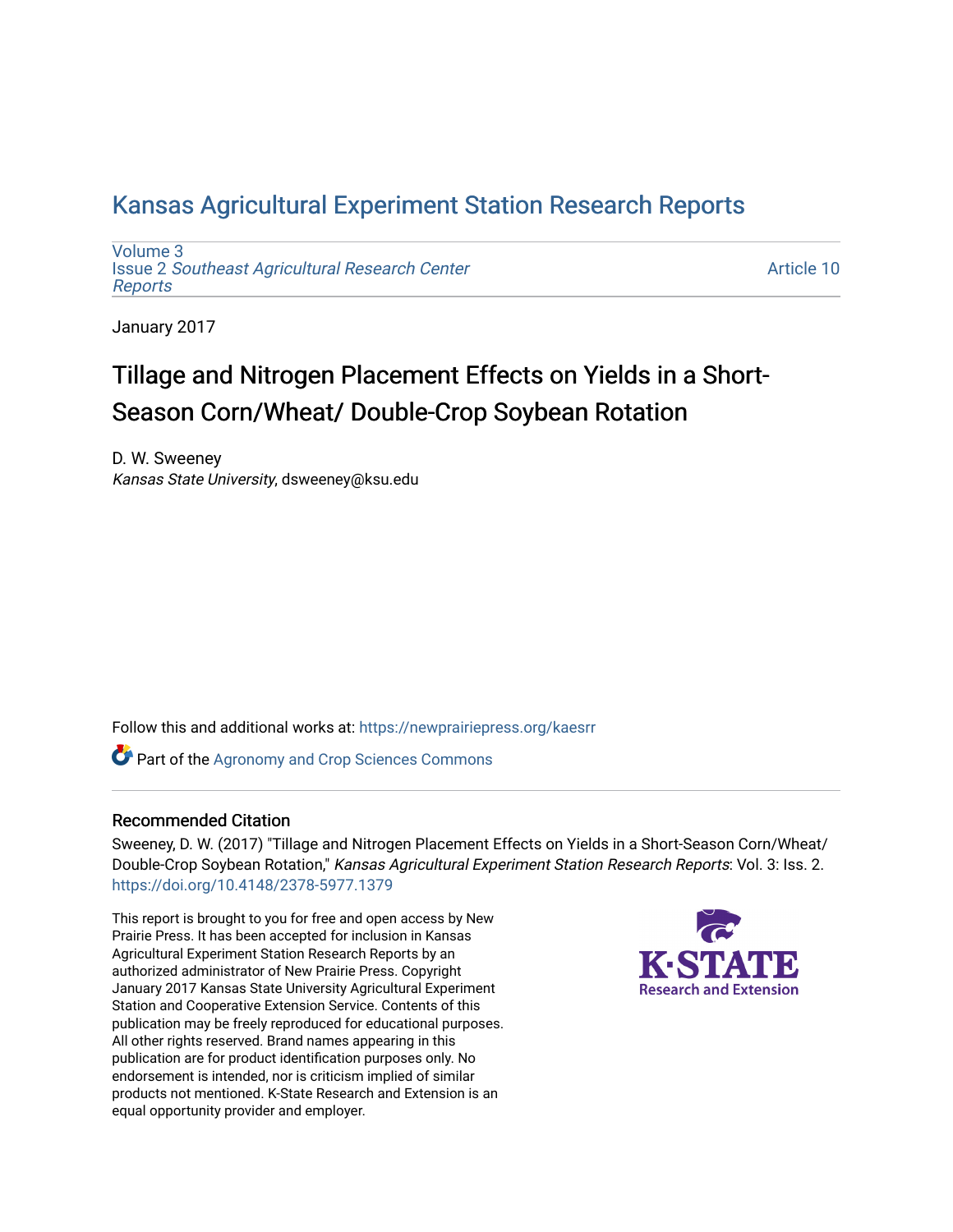### Tillage and Nitrogen Placement Effects on Yields in a Short-Season Corn/Wheat/ Double-Crop Soybean Rotation

### Abstract

In 2016, adding nitrogen (N) greatly improved average wheat yields, but the response to tillage and different N placement methods was minimal. Double-crop soybean yields were unaffected by tillage or the residual from N treatments that were applied to the previous wheat crop.

### Keywords

tillage, no-till, nitrogen placement, corn, wheat, soybean

### Creative Commons License



This work is licensed under a [Creative Commons Attribution 4.0 License](https://creativecommons.org/licenses/by/4.0/).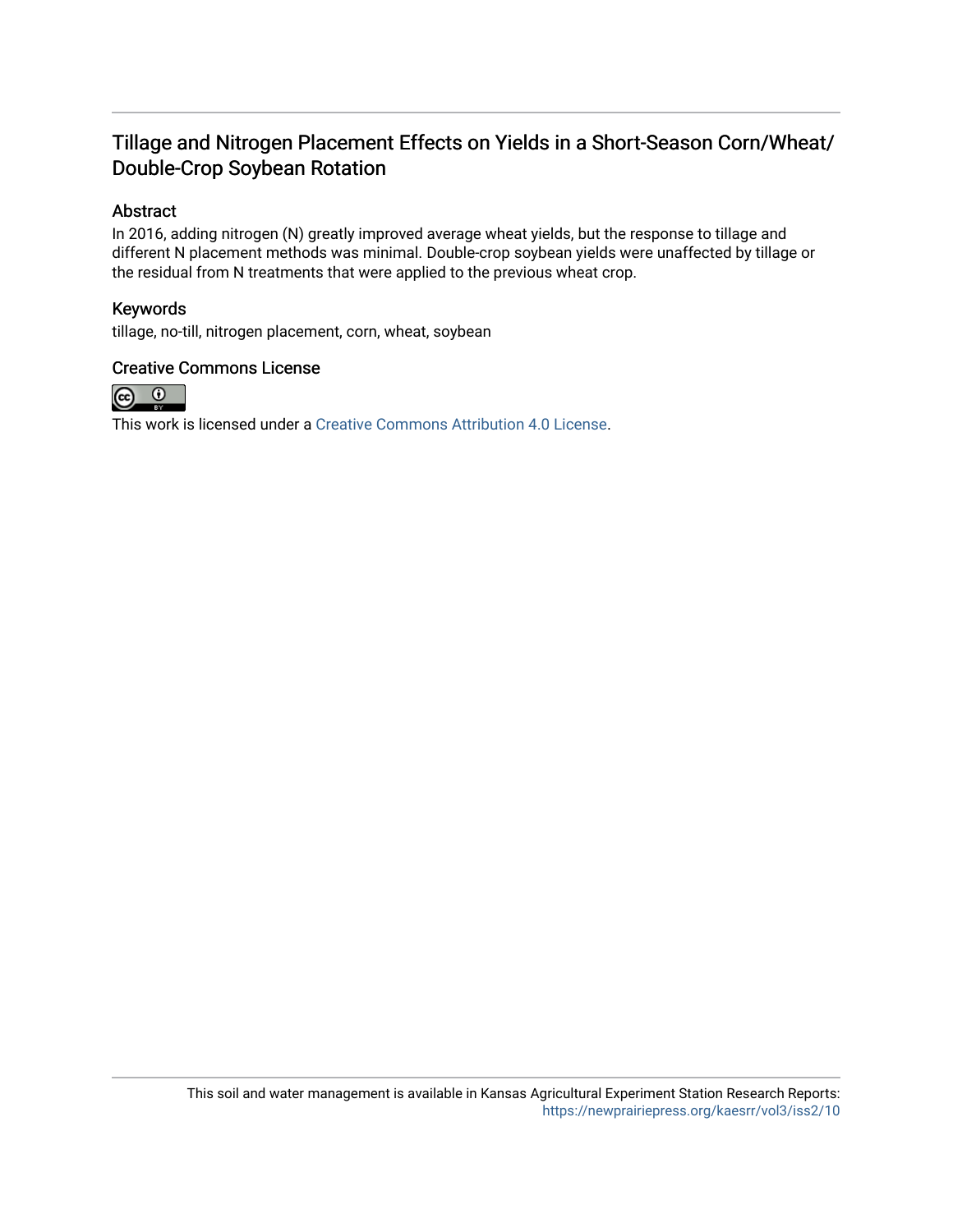

# 2017 SEARC Agricultural Research

# Tillage and Nitrogen Placement Effects on Yields in a Short-Season Corn/Wheat/ Double-Crop Soybean Rotation

*D.W. Sweeney*

### Summary

In 2016, adding nitrogen (N) greatly improved average wheat yields, but the response to tillage and different N placement methods was minimal. Double-crop soybean yields were unaffected by tillage or the residual from N treatments that were applied to the previous wheat crop.

# **Introduction**

Many crop rotation systems are used in southeastern Kansas. This experiment is designed to determine the long-term effect of selected tillage and N fertilizer placement options on yields of short-season corn, wheat, and double-crop soybean in rotation.

# Experimental Procedures

A split-plot design with four replications was initiated in 1983 with tillage system as the whole plot and N treatment as the subplot. In 2005, the rotation was changed to begin a short-season corn/wheat/double-crop soybean sequence. Use of three tillage systems (conventional, reduced, and no-till) continues in the same areas as the previous 22 years. The conventional system consists of chiseling, disking, and field cultivation. Chiseling occurs in the fall preceding corn or wheat crops. The reduced-tillage system consists of disking and field cultivation prior to planting. Glyphosate is applied to the no-till areas prior to planting. The four N treatments for the crop are: no-N (control), broadcast urea-ammonium nitrate (UAN; 28% N) solution, dribble UAN solution, and knife UAN solution at 4 inches deep. The N rate for the corn crop grown in oddnumbered years is 125 lb/a. The N rate of 120 lb/a for wheat is split as 60 lb/a applied preplant as broadcast, dribble, or knifed UAN. All plots except for the no-N controls are top-dressed in the spring with broadcast UAN at 60 lb/a N.

# Results and Discussion

In 2016, conventional tillage resulted in 2 bu/a greater yield than with no-till (Table 1). Overall, fertilizing with N quadrupled wheat yield, but preplant application method (broadcast, dribble, or knife) did not affect yields. Average yield of soybean planted doublecrop after wheat harvest was nearly 40 bu/a in 2016, but was not affected by tillage systems or the residual from N fertilizer treatments that were applied to the wheat.